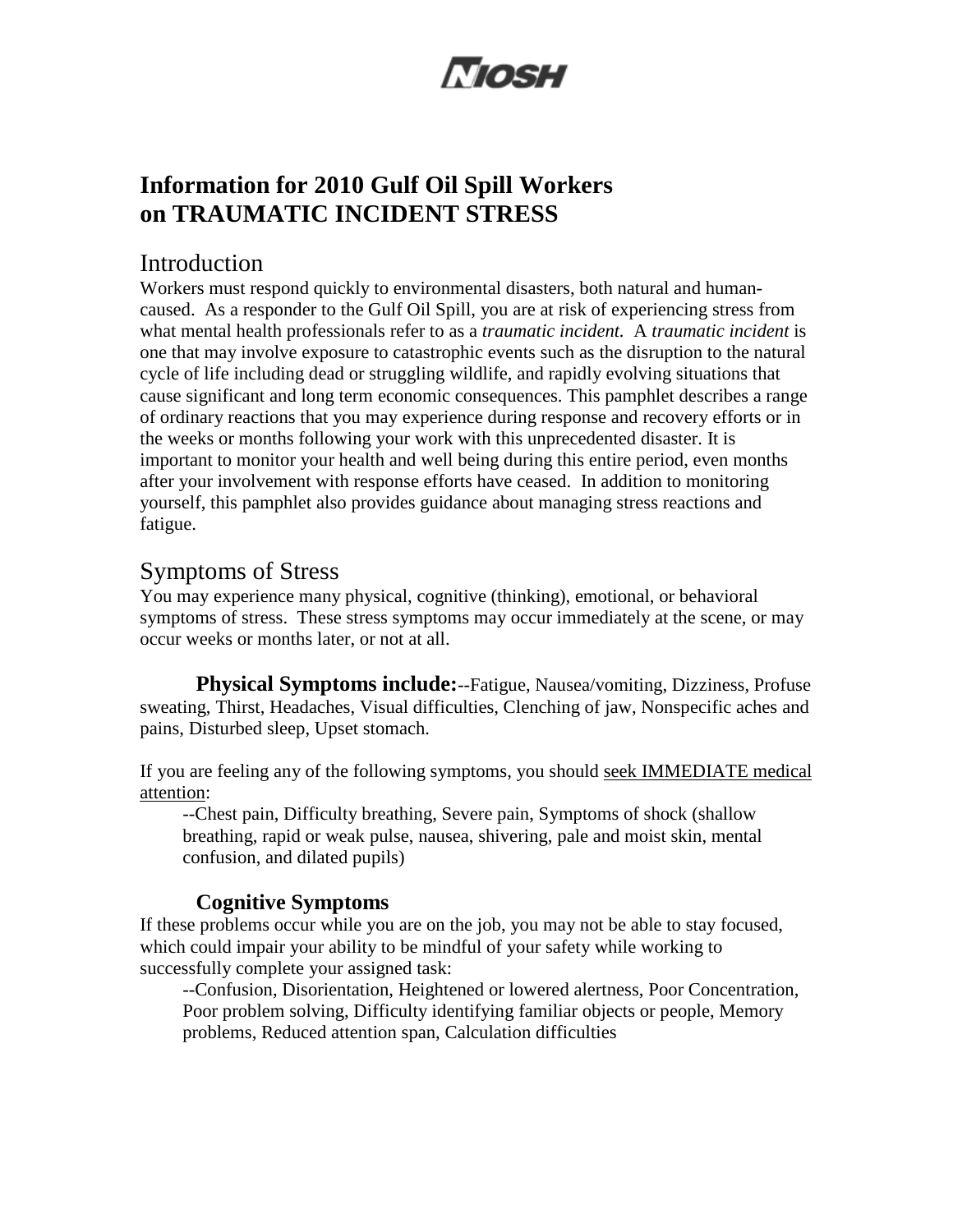

#### **Emotional Symptoms**

*Strong emotions can be ordinary reactions to a traumatic or extraordinary situation!*  You should seek mental health support if symptoms interfere with your daily life or if they don't seem to go away after several weeks:

--Anxiety, Guilt, Denial, Grief, Fear, Irritability, Loss of emotional control, Depression, Sense of failure, Feeling Overwhelmed, Blaming others or self, Hypervigilance, Severe panic (rare).

#### **Behavioral Symptoms**

--Intense anger, Withdrawal, Difficulty with emotional control, leading to emotional outburst or unusual aggression, Temporary loss or increase of appetite, Excessive alcohol, caffeine, and/or tobacco consumption, Inappropriate use of medications, Use of street drugs, Inability to rest, Pacing, Change in sexual functioning

Some of these symptoms may be the result of fatigue.

## Recommendations to Monitor and Maintain Health On-Site

You may not recognize the need to take care of yourself and to monitor your own emotional and physical health. This is especially true as response efforts stretch into several weeks. The following guidelines contain simple methods for you to help yourself and fellow response workers. You must stay vigilant while on the job – to take care of your own health and safety. You must be able to stay focused on the job – especially given the chaotic and dynamic disaster work environment. Please read these guidelines while at your job site and again after you return home.

#### **Control the organization and pace of the rescue and recovery efforts:**

- Pace yourself. Response efforts at the site may continue for days or weeks.
- Watch out for each other. Co-workers may be intensely focused on a particular task and may not notice a hazard nearby or behind.
- Be conscious of those around you. You may feel exhausted, feeling stressed or even temporarily distracted which may place you and others at risk.
- Take frequent rest breaks. The response operations are taking place in hazardous work environments. Mental fatigue, particularly over long shifts can place you at greatly increased risk for injury.

#### **Maintain adequate nutrition, hydration and rest**

• Eat and sleep regularly. Maintain as normal a schedule as possible and adhere to the team schedule and rotation.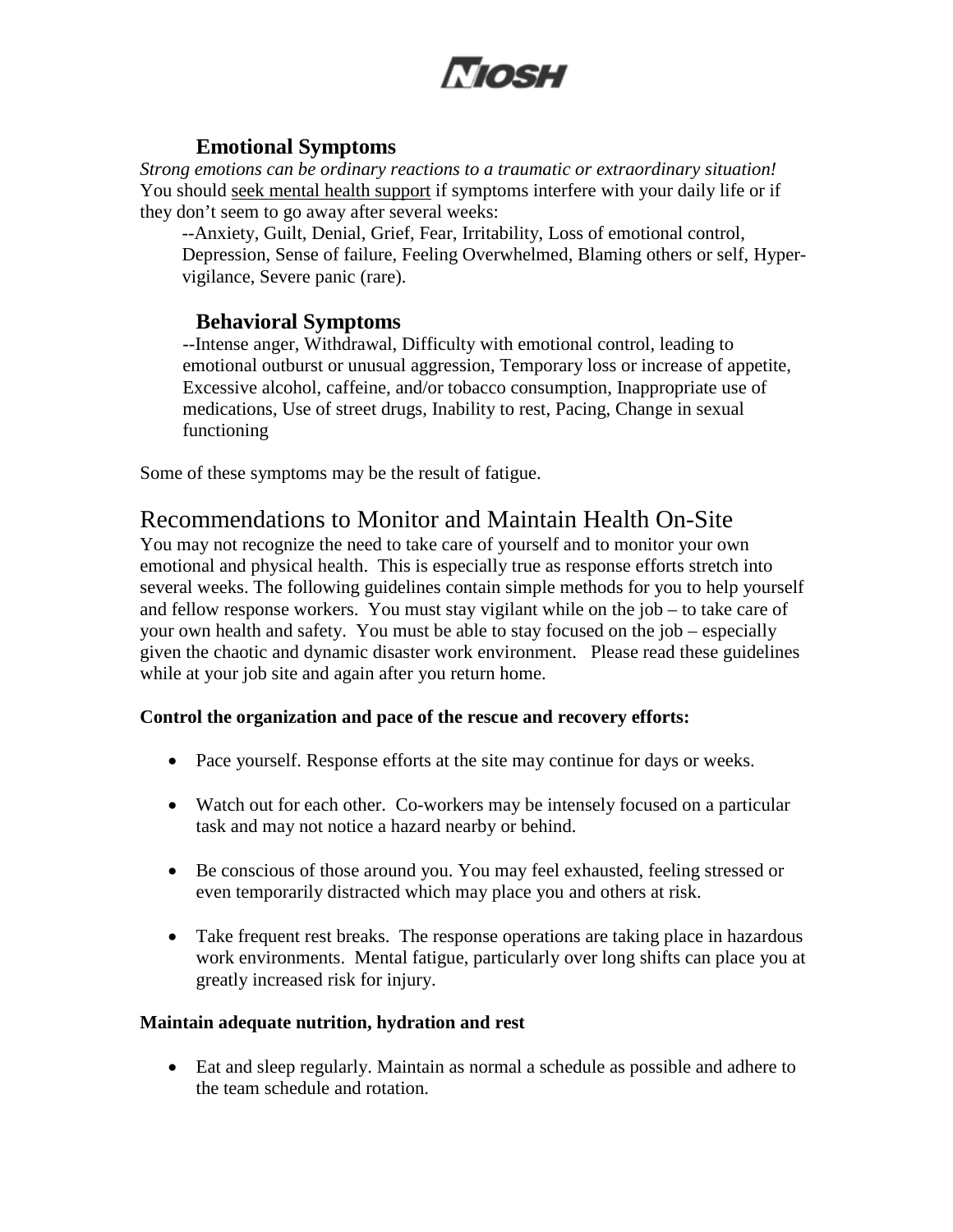

- Make sure that you drink plenty of fluids such as water and juices.
- Try to eat a variety of foods and increase your intake of complex carbohydrates (for example, breads and muffins made with whole grains, granola bars).
- Whenever possible, take breaks away from the work area. Eat and drink in the cleanest area available.

#### **Monitor mental/emotional health**

- Recognize and accept what you cannot change the chain of command, organizational structure, waiting, equipment failures, etc.
- Talk to people when **YOU** feel like it. You decide when you want to discuss your experience. Talking about an event may make you feel like you are reliving it. Choose your own comfort level.
- If your employer provided you with formal mental health support, use it!
- Give yourself permission to feel rotten or discouraged from time to time: You are in a difficult situation.
- Recurring thoughts, dreams, or flashbacks can be common do not try to fight them. They should decrease over time.
- Communicate with your loved ones at home as frequently as possible.

### Recommendations to Maintain Health following the Incident

Over time, your impressions and understanding of your experience will change. This process is different for everyone. No matter what the event or your reaction to it, you can follow some basic steps to help yourself adjust to the experience:

- Reach out people really do care.
- Reconnect with family, spiritual, and community supports.
- Consider keeping a journal. Spend time with others or alone and do the things you enjoy to refresh and recharge yourself.
- Remember that "getting back to normal" takes time. Gradually work back into your routine. Let others carry more weight for a while at home and at work.